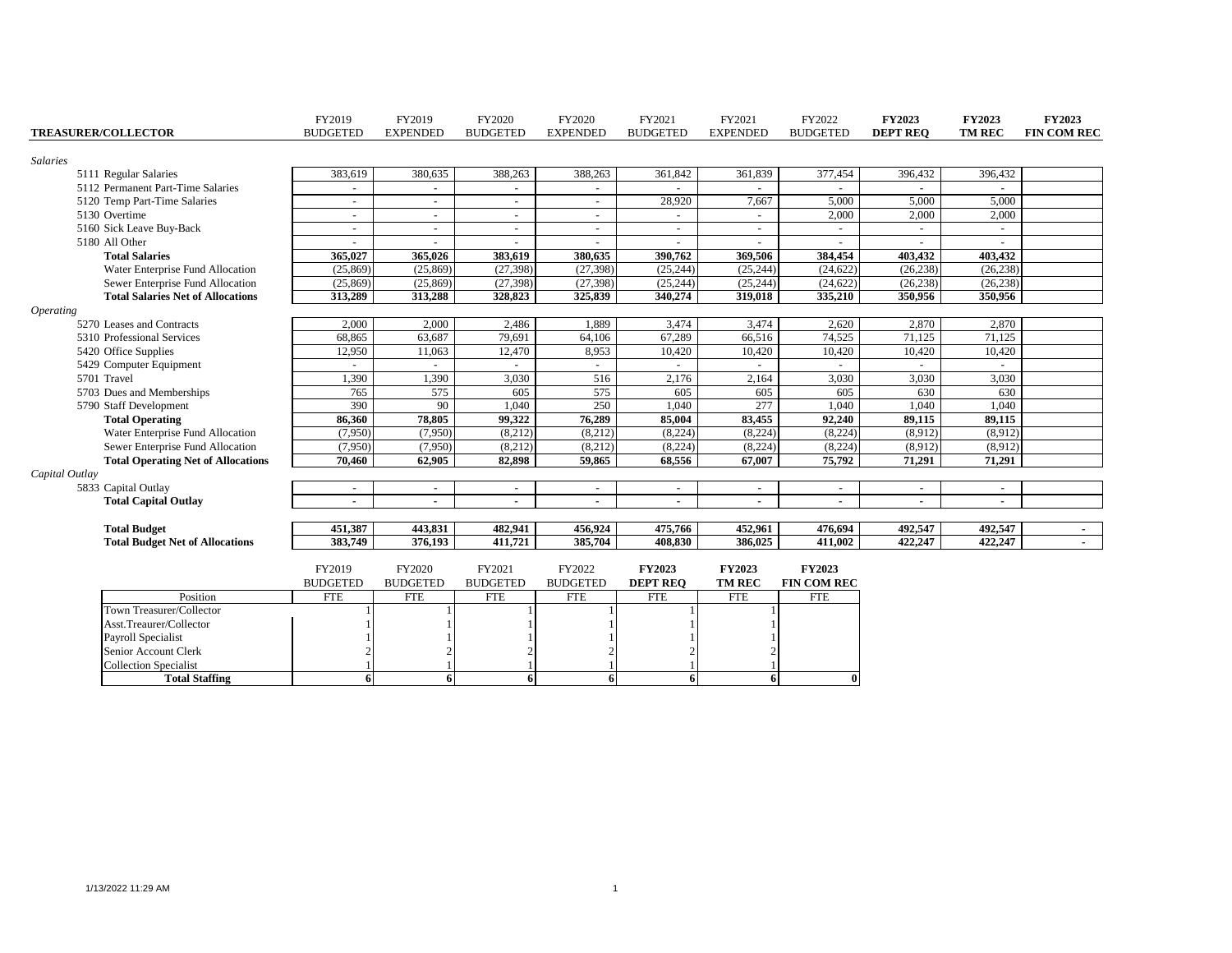| <b>Regular Salaries</b> |                           |           |                |             | <u> val ban iallisti ja pianialli aite valitilaituvi tuvi illisti ja valitilaiduvud valitilait</u> |                      |              |           |                          |
|-------------------------|---------------------------|-----------|----------------|-------------|----------------------------------------------------------------------------------------------------|----------------------|--------------|-----------|--------------------------|
| Name                    | <b>Position</b>           | Ann. Date | Grade          | <b>Step</b> | <b>Base Salary</b>                                                                                 | <b>Certification</b> | Longevity \$ | Wage Def. | <b>Total Salary</b>      |
| Kelly Odams             | Treasurer/Collector       | 9/12/2011 | 11             | 8           | 107,236                                                                                            | 1,000                | 1,600        |           | 109,836                  |
|                         |                           |           |                |             |                                                                                                    |                      |              |           |                          |
| Denise Salemme (30.6)   | Asst/Treas Collector      | 2/1/2020  | 9              | 4           | 43,988                                                                                             |                      |              |           | 43,988                   |
| (21.6)                  |                           |           | 9              | 5           | 31,823                                                                                             |                      |              |           | 31,823                   |
| Diane Catyb (22.0)      | Payroll Specialist        | 12/2/2019 | B <sub>3</sub> | 6           | 25,757                                                                                             |                      |              |           | 25,757                   |
| (30.2)                  |                           |           | B <sub>3</sub> |             | 36,770                                                                                             |                      |              |           | 36,770                   |
| Pamela Sarraf (50)      | Senior Account Clark      | 6/16/2020 | B1             | 4           | 42,485                                                                                             |                      |              |           | 42,485                   |
| (2.2)                   |                           |           | B1             | 5           | 1,978                                                                                              |                      |              |           | 1,978                    |
|                         |                           |           |                |             |                                                                                                    |                      |              |           |                          |
| Lydia Florino (7.6)     | Senior Account Clerk      | 8/24/2020 | B1             | 3           | 6,104                                                                                              |                      |              |           | 6,104                    |
| (44.6)                  |                           |           |                | 4           | 37,897                                                                                             |                      |              |           | 37,897                   |
| Mary Mazzipica (1.6)    | <b>Head Account Clerk</b> | 1/13/2014 | B2             | 6           | 1,735                                                                                              |                      | 1,000        |           | 2,735                    |
| Mary Mazzipica (50.60)  | step $7/13$               | 7/13/2020 | B2             |             | 57,059                                                                                             |                      |              |           | 57,059                   |
|                         |                           |           |                |             |                                                                                                    |                      |              |           | $\overline{\phantom{a}}$ |
| <b>Subtotal</b>         |                           |           |                |             | 392,832                                                                                            | 1,000                | 2,600        |           | 396,432                  |
|                         |                           |           |                |             |                                                                                                    |                      |              |           |                          |
|                         |                           |           |                |             |                                                                                                    |                      |              |           |                          |
|                         |                           |           |                |             | 392,832                                                                                            | 1,000                | 2,600        | ж.        | 396,432                  |

#### **FISCAL YEAR 2023 TREASURER/COLLECTOR DEPARTMENT SALARY INFORMATION TOWN MANAGER RECOMMENDED**

#### *Permanent Part-Time Salaries*

| Name                                                              | <b>Position</b> | Ann. Date | -<br>Grade | <b>Step</b> | <b>Base Salary</b> | Longevity | Wage.<br>Def. | no.<br><b><i><u>fotal Salarv</u></i></b> |
|-------------------------------------------------------------------|-----------------|-----------|------------|-------------|--------------------|-----------|---------------|------------------------------------------|
|                                                                   |                 |           |            |             |                    |           |               |                                          |
| <b>Total</b><br>$\mathbf{r}$<br>Permanent Part-<br>-Time Salaries |                 |           |            |             |                    |           |               |                                          |

#### *Temporary Part-Time Salaries*

| Name                                                            | <b>Position</b>         | Ann. Date | -<br>Grade | <b>Step</b> | <b>Base Salary</b> | <b>Longevity</b> 5 | Wage Def. | m.<br><b>Fotal Salary</b> |
|-----------------------------------------------------------------|-------------------------|-----------|------------|-------------|--------------------|--------------------|-----------|---------------------------|
| $\sim$<br>Janice<br>Metivier                                    | $-$<br>Former<br>: Assi |           |            |             | 5.000              |                    |           | 5.000                     |
| <b>Total Temporary</b><br>ren v<br>Part-Time<br><b>Salaries</b> |                         |           |            |             | 5.000              |                    |           | 5,000                     |

#### *Overtime*

| Name                  | $\cdot \cdot$<br>Position |  | Amount |  | Total Benefi   |
|-----------------------|---------------------------|--|--------|--|----------------|
| Overtime              |                           |  | 2.000  |  | 2.000<br>∠,∪∪∪ |
| <b>Total Overtime</b> |                           |  | 2.000  |  | 2,000          |

#### *Sick-Buy Back*

| Name                       | <b>Position</b> | <b>Retirement Date</b> | # of Days | Annual Sal. | Weekly Sal. | Daily Sal. | <b>Total Benefit</b> |
|----------------------------|-----------------|------------------------|-----------|-------------|-------------|------------|----------------------|
|                            |                 |                        |           |             |             |            |                      |
|                            |                 |                        |           |             |             |            |                      |
|                            |                 |                        |           |             |             |            |                      |
| <b>Total Sick-Buy Back</b> |                 |                        |           |             |             |            |                      |

#### *All Other*

| <b>STATE</b><br><b>IDepar</b><br>`otal<br>tment |  | - 200 C | $.000\,$ | - 60° | 40° |
|-------------------------------------------------|--|---------|----------|-------|-----|
|                                                 |  |         |          |       |     |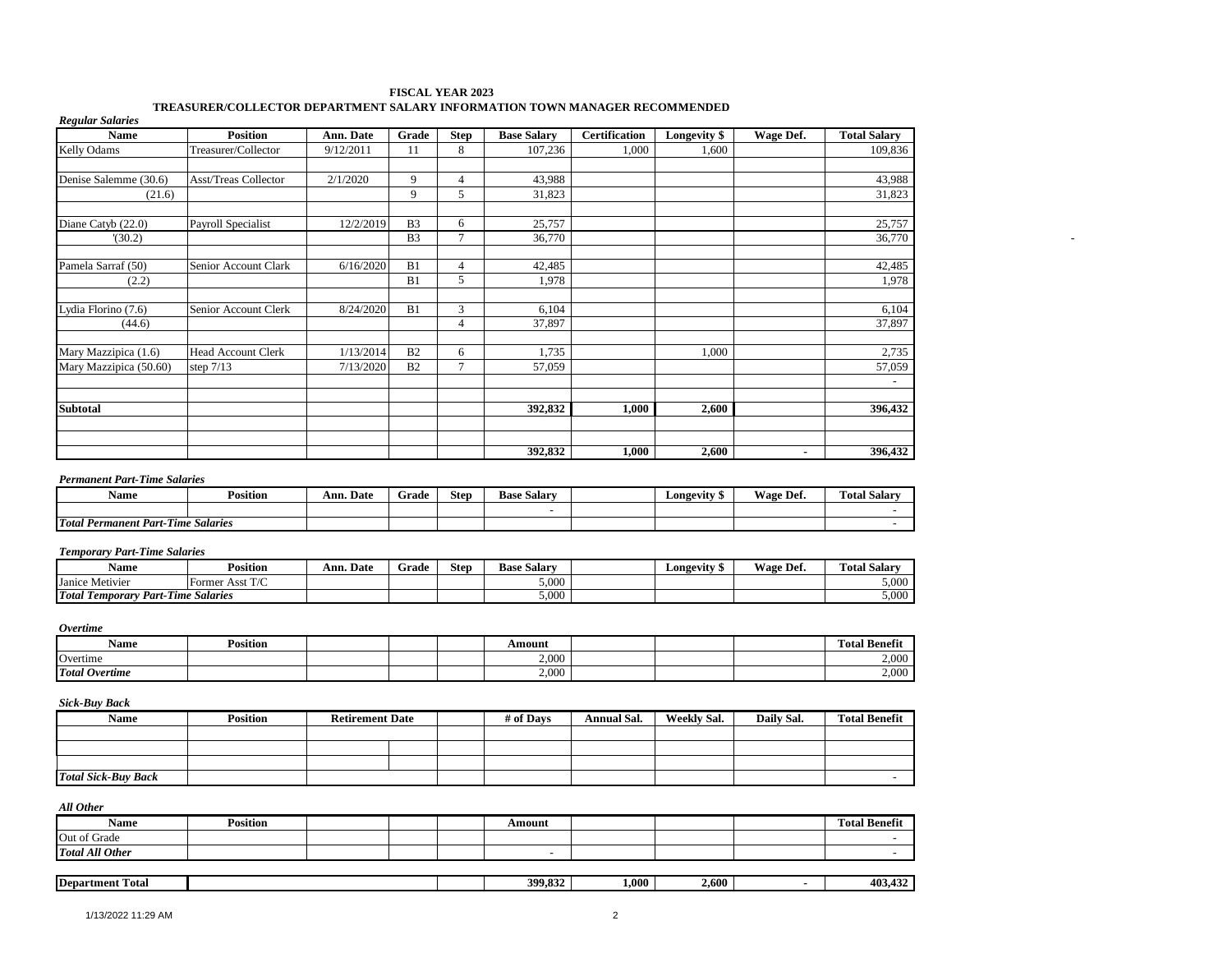| Name                                      | <b>Position</b>             | Ann. Date              | Grade          | Step            | <b>Base Salary</b>           | <b>Certification</b> | <b>Longevity</b> \$ | <b>Wage Def.</b> | <b>Total Salary</b>           |
|-------------------------------------------|-----------------------------|------------------------|----------------|-----------------|------------------------------|----------------------|---------------------|------------------|-------------------------------|
| Kelly Odams                               | Treasurer/Collector         | 9/12/2011              | 11             | 8               | 107,236                      | 1,000                | 1,600               |                  | 109,836                       |
|                                           |                             |                        |                |                 |                              |                      |                     |                  |                               |
| Denise Salemme (30.6)                     | <b>Asst/Treas Collector</b> | 2/1/2020               | 9              | $\overline{4}$  | 43,988                       |                      |                     |                  | 43,988                        |
| (21.6)                                    |                             |                        | 9              | 5               | 31,823                       |                      |                     |                  | 31,823                        |
|                                           |                             |                        |                |                 |                              |                      |                     |                  |                               |
| Diane Catyb (22.0)                        | <b>Payroll Specialist</b>   | 12/2/2019              | B <sub>3</sub> | 6               | 25,757                       |                      |                     |                  | 25,757                        |
| (30.2)                                    |                             |                        | B <sub>3</sub> | $7\phantom{.0}$ | 36,770                       |                      |                     |                  | 36,770                        |
|                                           |                             |                        |                |                 |                              |                      |                     |                  |                               |
| Pamela Sarraf (50)                        | Senior Account Clark        | 6/16/2020              | B1             | $\overline{4}$  | 42,485                       |                      |                     |                  | 42,485                        |
| (2.2)                                     |                             |                        | B1             | $\overline{5}$  | 1,978                        |                      |                     |                  | 1,978                         |
|                                           |                             |                        |                |                 |                              |                      |                     |                  |                               |
| Lydia Florino (7.6)                       | Senior Account Clerk        | 8/24/2020              | B1             | $\overline{3}$  | 6,104                        |                      |                     |                  | 6,104                         |
| (44.6)                                    |                             |                        |                | $\overline{4}$  | 37,897                       |                      |                     |                  | 37,897                        |
|                                           |                             |                        |                |                 |                              |                      |                     |                  |                               |
| Mary Mazzipica (1.6)                      | Head Account Clerk          | 1/13/2014              | B2             | 6               | 1,735                        |                      | 1,000               |                  | 2,735                         |
| Mary Mazzipica (50.60)                    | step $7/13$                 | 7/13/2020              | B2             | $7\phantom{.0}$ | 57,059                       |                      |                     |                  | 57,059                        |
|                                           |                             |                        |                |                 |                              |                      |                     |                  | $\omega$                      |
|                                           |                             |                        |                |                 |                              |                      |                     |                  |                               |
| Subtotal                                  |                             |                        |                |                 | 392,832                      | 1,000                | 2,600               |                  | 396,432                       |
|                                           |                             |                        |                |                 |                              |                      |                     |                  |                               |
|                                           |                             |                        |                |                 |                              |                      |                     |                  |                               |
|                                           |                             |                        |                |                 | 392,832                      | 1,000                | 2,600               | $\blacksquare$   | 396,432                       |
|                                           |                             |                        |                |                 |                              |                      |                     |                  |                               |
| <b>Permanent Part-Time Salaries</b>       |                             |                        |                |                 |                              |                      |                     |                  |                               |
| <b>Name</b>                               |                             | Ann. Date              |                |                 |                              |                      | <b>Longevity \$</b> |                  |                               |
|                                           | <b>Position</b>             |                        | Grade          | <b>Step</b>     | <b>Base Salary</b><br>$\sim$ |                      |                     | Wage Def.        | <b>Total Salary</b><br>$\sim$ |
| <b>Total Permanent Part-Time Salaries</b> |                             |                        |                |                 |                              |                      |                     |                  | $\sim$                        |
|                                           |                             |                        |                |                 |                              |                      |                     |                  |                               |
| <b>Temporary Part-Time Salaries</b>       |                             |                        |                |                 |                              |                      |                     |                  |                               |
| <b>Name</b>                               | <b>Position</b>             | Ann. Date              | Grade          | <b>Step</b>     | <b>Base Salary</b>           |                      | <b>Longevity</b> \$ | Wage Def.        | <b>Total Salary</b>           |
| Janice Metivier                           | Former Asst T/C             |                        |                |                 | 5,000                        |                      |                     |                  | 5,000                         |
| <b>Total Temporary Part-Time Salaries</b> |                             |                        |                |                 | 5,000                        |                      |                     |                  | 5,000                         |
|                                           |                             |                        |                |                 |                              |                      |                     |                  |                               |
| <b>Overtime</b>                           |                             |                        |                |                 |                              |                      |                     |                  |                               |
|                                           |                             |                        |                |                 |                              |                      |                     |                  |                               |
| Name                                      | <b>Position</b>             |                        |                |                 | Amount                       |                      |                     |                  | <b>Total Benefit</b>          |
| Overtime                                  |                             |                        |                |                 | 2,000                        |                      |                     |                  | 2,000                         |
| <b>Total Overtime</b>                     |                             |                        |                |                 | 2,000                        |                      |                     |                  | 2,000                         |
|                                           |                             |                        |                |                 |                              |                      |                     |                  |                               |
| <b>Sick-Buy Back</b>                      |                             |                        |                |                 |                              |                      |                     |                  |                               |
| Name                                      | <b>Position</b>             | <b>Retirement Date</b> |                |                 | # of Days                    | <b>Annual Sal.</b>   | <b>Weekly Sal.</b>  | Daily Sal.       | <b>Total Benefit</b>          |
|                                           |                             |                        |                |                 |                              |                      |                     |                  |                               |
|                                           |                             |                        |                |                 |                              |                      |                     |                  |                               |
|                                           |                             |                        |                |                 |                              |                      |                     |                  |                               |
| <b>Total Sick-Buy Back</b>                |                             |                        |                |                 |                              |                      |                     |                  | $\omega$                      |
|                                           |                             |                        |                |                 |                              |                      |                     |                  |                               |
| All Other                                 |                             |                        |                |                 |                              |                      |                     |                  |                               |
|                                           |                             |                        |                |                 |                              |                      |                     |                  |                               |
| <b>Name</b>                               | <b>Position</b>             |                        |                |                 | Amount                       |                      |                     |                  | <b>Total Benefit</b>          |
| Out of Grade                              |                             |                        |                |                 |                              |                      |                     |                  | $\overline{\phantom{a}}$      |
| <b>Total All Other</b>                    |                             |                        |                |                 | $\sim$                       |                      |                     |                  | $\mathcal{L}$                 |
|                                           |                             |                        |                |                 |                              |                      |                     |                  |                               |
| <b>Department Total</b>                   |                             |                        |                |                 | 399,832                      | 1,000                | 2,600               | $\blacksquare$   | 403,432                       |

#### **FISCAL YEAR 2023 TREASURER/COLLECTOR DEPARTMENT SALARY INFORMATION DEPARTMENT REQUEST**

*Regular Salaries*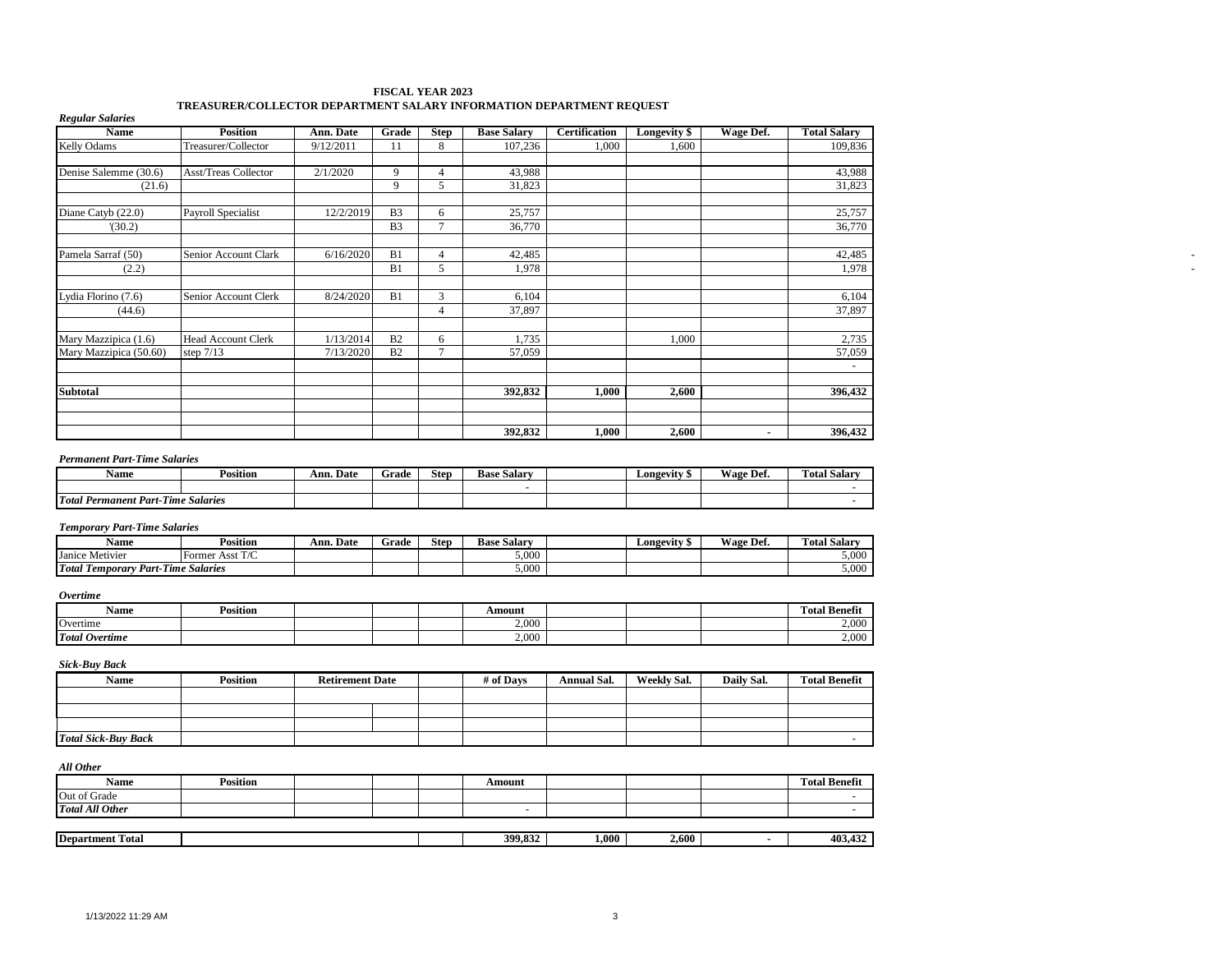| <b>Regular Salaries</b>                   |                      |           |                |                | TREADURER/COLLECTOR DEI ARTMENT BALART INFORMATION |                      |                          |           |                     |
|-------------------------------------------|----------------------|-----------|----------------|----------------|----------------------------------------------------|----------------------|--------------------------|-----------|---------------------|
| <b>Name</b>                               | <b>Position</b>      | Ann. Date | Grade          | <b>Step</b>    | <b>Base Salary</b>                                 | <b>Certification</b> | Longevity \$             | Wage Def. | <b>Total Salary</b> |
| Kelly Odams                               | Treasurer/Collector  | 9/12/2011 | 11             | 7              | 102,329                                            | 1,000                | 1,267                    |           | 104,596             |
| Denise Salemme (30.8 Asst/Treas Collector |                      | 2/1/2020  | 8              | 3              | 43,301                                             |                      |                          |           | 43,301              |
| (21.4)                                    |                      |           | 8              | $\overline{4}$ | 30,836                                             |                      |                          |           | 30,836              |
| Diane Catyb (22.2)                        | Payroll Specialist   | 12/2/2019 | B <sub>3</sub> | 5              | 24,027                                             |                      |                          |           | 24,027              |
| (30.0)                                    |                      |           | B <sub>3</sub> | 6              | 34,350                                             |                      |                          |           | 34,350              |
| Pamela Sarraf (49)                        | Senior Account Clark | 6/16/2020 | B1             | 3              | 38,491                                             |                      |                          |           | 38,491              |
| (3.2)                                     |                      |           | B1             | 4              | 2,660                                              |                      |                          |           | 2,660               |
| Lydia Florino (7.8)                       | Senior Account Clerk | 8/24/2020 | B1             | $\overline{c}$ | 5,791                                              |                      | $\overline{\phantom{a}}$ |           | 5,791               |
| (44.4)                                    |                      |           |                | 3              | 34,877                                             |                      |                          |           | 34,877              |
| Mary Mazzipica (1.0) Head Account Clerk   |                      | 1/13/2014 | B <sub>2</sub> | 5              | 1,060                                              |                      | 1,000                    |           | 2,060               |
| Mary Mazzipica (51.2) step 7/13           |                      | 7/13/2020 | B <sub>2</sub> | 6              | 56,466                                             |                      |                          |           | 56,466              |
|                                           |                      |           |                |                |                                                    |                      |                          |           |                     |
| <b>Subtotal</b>                           |                      |           |                |                | 374,187                                            | ٠                    | 2,267                    | ٠         | 377,454             |
|                                           |                      |           |                |                |                                                    |                      |                          |           |                     |
|                                           |                      |           |                |                | 374,187                                            | ٠                    | 2,267                    | ٠         | 377,454             |

#### **FISCAL YEAR 2022 TREASURER/COLLECTOR DEPARTMENT SALARY INFORMATION**

#### *Permanent Part-Time Salaries*

| Name                                                                   | Position | Ann.<br>Date | Grade | Step | <b>Base Salarv</b> | <b>Longevity</b> | Wage.<br>Det. | $\sim$<br>Total Salary |
|------------------------------------------------------------------------|----------|--------------|-------|------|--------------------|------------------|---------------|------------------------|
|                                                                        |          |              |       |      |                    |                  |               |                        |
| <b>Total</b><br>$-1$<br>l Permanent Part-'<br><b>Salaries</b><br>-Time |          |              |       |      |                    |                  |               |                        |

#### *Temporary Part-Time Salaries*

| Name                           | <b>Position</b>                | Ann.<br>Date | Grade | <b>Step</b> | Base<br>. Salarv | Longevity | Wage Def. | <b>CONTRACTOR</b><br>$\sim$ $\sim$<br>Fotal<br>. Salary |
|--------------------------------|--------------------------------|--------------|-------|-------------|------------------|-----------|-----------|---------------------------------------------------------|
| Janice Metivier                | T/C<br>Asst<br><b>Former</b>   |              |       |             | 5.000            |           |           | 5.000                                                   |
| Total T<br>Part-<br>. emporary | $-$<br><b>Salaries</b><br>Time |              |       |             |                  |           |           | 5.000                                                   |

#### *Overtime*

| $\cdot$ $\cdot$<br>Name | <b>Position</b> |  | Amount |  | $\mathbf{a}$<br><b>CONTRACTOR</b><br>Fotal Benefit |
|-------------------------|-----------------|--|--------|--|----------------------------------------------------|
| Overtime                |                 |  | 2.000  |  | 2,000                                              |
| <b>Total Overtime</b>   |                 |  | 2.000  |  | 2,000                                              |

#### *Sick-Buy Back*

| <b>Name</b>                | <b>Position</b> | <b>Retirement Date</b> | # of Days | <b>Annual Sal.</b> | <b>Weekly Sal.</b> | Daily Sal. | <b>Total Benefit</b> |
|----------------------------|-----------------|------------------------|-----------|--------------------|--------------------|------------|----------------------|
|                            |                 |                        |           |                    |                    |            |                      |
|                            |                 |                        |           |                    |                    |            |                      |
|                            |                 |                        |           |                    |                    |            |                      |
| <b>Total Sick-Buy Back</b> |                 |                        |           |                    |                    |            |                      |

| All Other               |                 |  |         |                          |       |                      |
|-------------------------|-----------------|--|---------|--------------------------|-------|----------------------|
| <b>Name</b>             | <b>Position</b> |  | Amount  |                          |       | <b>Total Benefit</b> |
| Out of Grade            |                 |  |         |                          |       |                      |
| <b>Total All Other</b>  |                 |  | -       |                          |       |                      |
|                         |                 |  |         |                          |       |                      |
| <b>Department Total</b> |                 |  | 376,187 | $\overline{\phantom{0}}$ | 2,267 | 384,454              |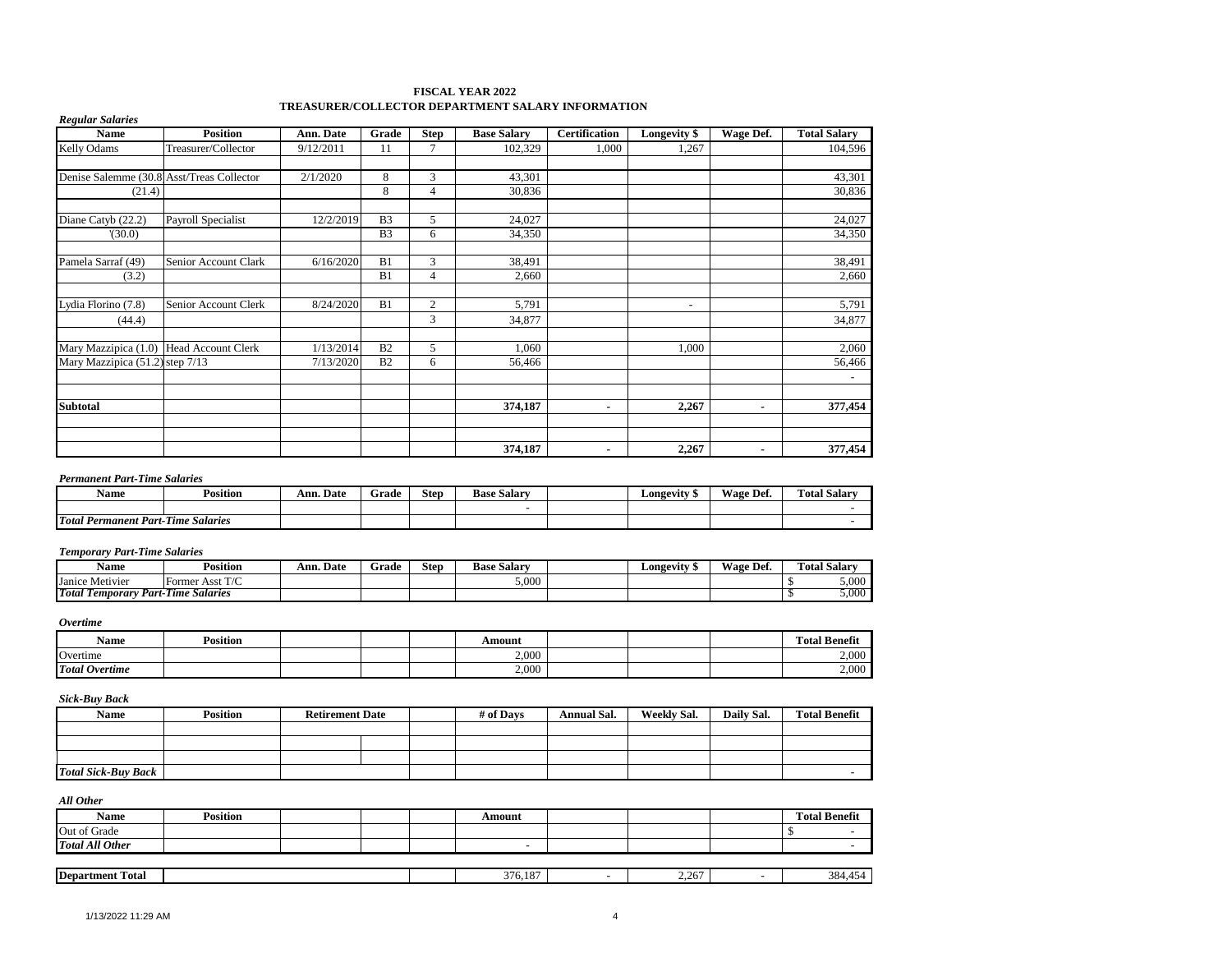#### **FISCAL YEAR 2021 TREASURER/COLLECTOR DEPARTMENT SALARY INFORMATION**

| <b>Position</b>                           | Ann. Date     | Grade          | <b>Step</b>    | <b>Base Salary</b> |              | <b>Certification</b> | Longevity \$ |         |           | <b>Total Salary</b> |
|-------------------------------------------|---------------|----------------|----------------|--------------------|--------------|----------------------|--------------|---------|-----------|---------------------|
| Treasurer/Collector                       | 9/12/2011     | 10             | 10             | \$<br>103,633      | $\mathbb{S}$ | 1,000                | \$<br>1.000  |         | \$        | 105,633             |
| Denise Salemme (35.2 Asst/Treas Collector |               | 8              | 3              | \$<br>47,225       |              |                      |              |         | \$        | 47,225              |
|                                           | est02/01/2020 | 8              | 4              | \$<br>23,374       |              |                      |              |         | \$        | 23,374              |
| Payroll Specialist                        | 12/2/2019     | B <sub>3</sub> | 3              | \$<br>20,799       |              |                      |              |         | \$        | 20,799              |
|                                           |               | B <sub>3</sub> | 4              | \$<br>30,216       |              |                      |              |         | \$        | 30,216              |
| Senior Clerk                              |               | B1             | 2              | \$<br>36,304       |              |                      |              |         | \$        | 36,304              |
|                                           |               | B1             | 3              | \$<br>1,536        |              |                      |              |         | \$        | 1,536               |
| Sr. Account Clerk                         | 2/24/2020     | B1             |                | \$<br>5,489        |              |                      |              |         | \$        | 5,489               |
|                                           |               |                | $\overline{2}$ | \$<br>32,092       |              |                      |              |         | \$        | 32,092              |
| Mary Mazzipica (2.0) Head Account Clerk   | 1/13/2014     | B <sub>2</sub> | 5              | \$<br>1,961        |              |                      | \$<br>1,000  |         | \$        | 2,961               |
| Mary Mazzipica (50.2) step 7/13           | 7/13/2020     | B <sub>2</sub> | 6              | \$<br>56,214       |              |                      |              |         | \$        | 56,214              |
|                                           |               |                |                | \$<br>358,842      | \$           | 1,000                | \$<br>2,000  | \$<br>۰ | \$        | 361,842             |
|                                           |               |                |                |                    |              |                      |              |         |           |                     |
|                                           |               |                |                | \$<br>358,842      | -\$          |                      | \$<br>2,000  | \$<br>٠ | \$        | 361,842             |
|                                           |               |                | 12/16/2019     |                    |              |                      | 1,000        |         | Wage Def. |                     |

| Name                             | $\cdots$<br>Position | Ann. Date | Grade | <b>Step</b> | Salarv<br>Base | Longevity | $\sim$<br>Wage.<br>Def. | <b>CONTRACTOR</b><br>Fotal Salarv |
|----------------------------------|----------------------|-----------|-------|-------------|----------------|-----------|-------------------------|-----------------------------------|
|                                  |                      |           |       |             |                |           |                         |                                   |
| <b>Total Permanent Part-Time</b> | Salaries             |           |       |             |                |           |                         |                                   |

#### *Temporary Part-Time Salaries*

| Name                                                                      | <b>Position</b>      | Ann. Date | Grade | <b>Step</b> | <b>Salary</b><br><b>Base</b> | Longevity | <b>Wage</b><br>Def. | <b>Total Salary</b> |
|---------------------------------------------------------------------------|----------------------|-----------|-------|-------------|------------------------------|-----------|---------------------|---------------------|
| Janice Metivier                                                           | Asst $T/C$<br>Former |           |       |             | 28.920                       |           |                     | 28.920              |
| <b>Total</b><br>1.001<br><b>Part-Time</b><br><b>Salaries</b><br>Temporary |                      |           |       |             |                              |           |                     | 28,920              |

*Overtime*

| Name                  | <b>Position</b> |  | Amount |  | $\overline{\phantom{a}}$<br>Total Benefit |
|-----------------------|-----------------|--|--------|--|-------------------------------------------|
| Overtime              |                 |  |        |  |                                           |
| <b>Total Overtime</b> |                 |  |        |  |                                           |

#### *Sick-Buy Back*

| <b>Name</b>                | <b>Position</b> | <b>Retirement Date</b> | # of Davs | <b>Annual Sal.</b> | Weekly Sal. | Daily Sal. | <b>Total Benefit</b> |
|----------------------------|-----------------|------------------------|-----------|--------------------|-------------|------------|----------------------|
|                            |                 |                        |           |                    |             |            |                      |
|                            |                 |                        |           |                    |             |            |                      |
|                            |                 |                        |           |                    |             |            |                      |
| <b>Total Sick-Buy Back</b> |                 |                        |           |                    |             |            |                      |

| All Other               |                 |  |  |         |       |       |                          |                      |
|-------------------------|-----------------|--|--|---------|-------|-------|--------------------------|----------------------|
| <b>Name</b>             | <b>Position</b> |  |  | Amount  |       |       |                          | <b>Total Benefit</b> |
| Out of Grade            |                 |  |  |         |       |       |                          |                      |
| <b>Total All Other</b>  |                 |  |  | -       |       |       |                          |                      |
|                         |                 |  |  |         |       |       |                          |                      |
| <b>Department Total</b> |                 |  |  | 358,842 | 1,000 | 2,000 | $\overline{\phantom{a}}$ | 390,762              |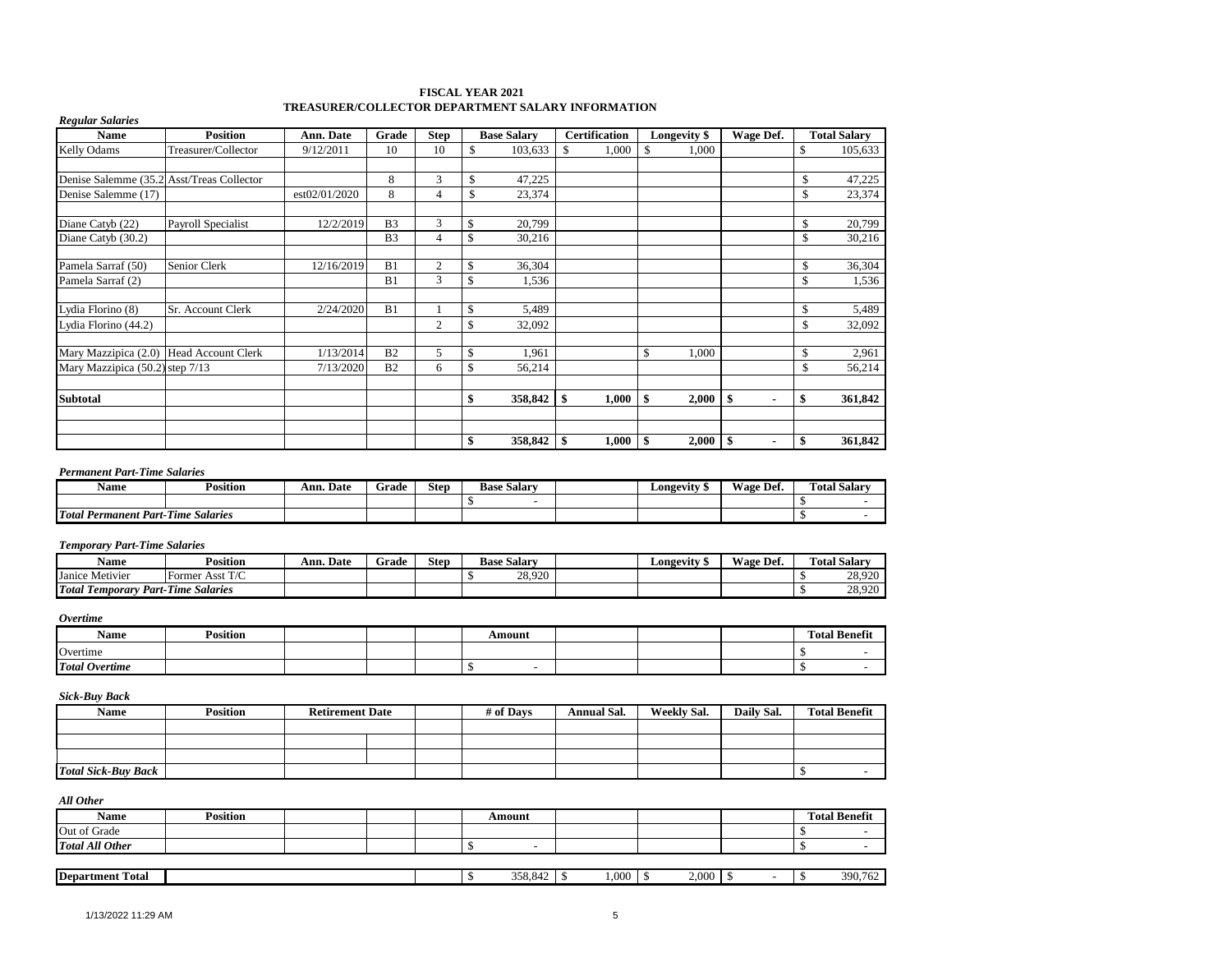# **TREASURER/COLLECTOR OPERATING**

*5270 Leases and Contracts*

 $\bar{\mathbf{v}}$ 

| FY2019          | FY2019   | <b>FY2020</b>   | <b>FY2020</b> | FY2021          | FY2021   | FY2022          | FY2023             | <b>FY2023</b> |
|-----------------|----------|-----------------|---------------|-----------------|----------|-----------------|--------------------|---------------|
| <b>BUDGETED</b> | EXPENDED | <b>BUDGETED</b> | EXPENDED      | <b>BUDGETED</b> | EXPENDED | <b>BUDGETED</b> | <b>REO</b><br>DEPT | <b>TM REC</b> |
| 2,000           | 2,000    | 2,486           | ,889          | ,474            | 474. د   | 2,620           | 2,870              | 2,870         |

| Copy Machine Lease Ricoh   | billed 12X/yr | 1.920 | 1,920 |
|----------------------------|---------------|-------|-------|
| Pitney Postage Meter Lease | billed 4X/yr  | 950   | 950   |

 2,870 2,870 *Total 5270 Leases and Contracts:*

\*Pitney Bowes increase-last year was calculated in error for 3X/year. It is actually 4X/year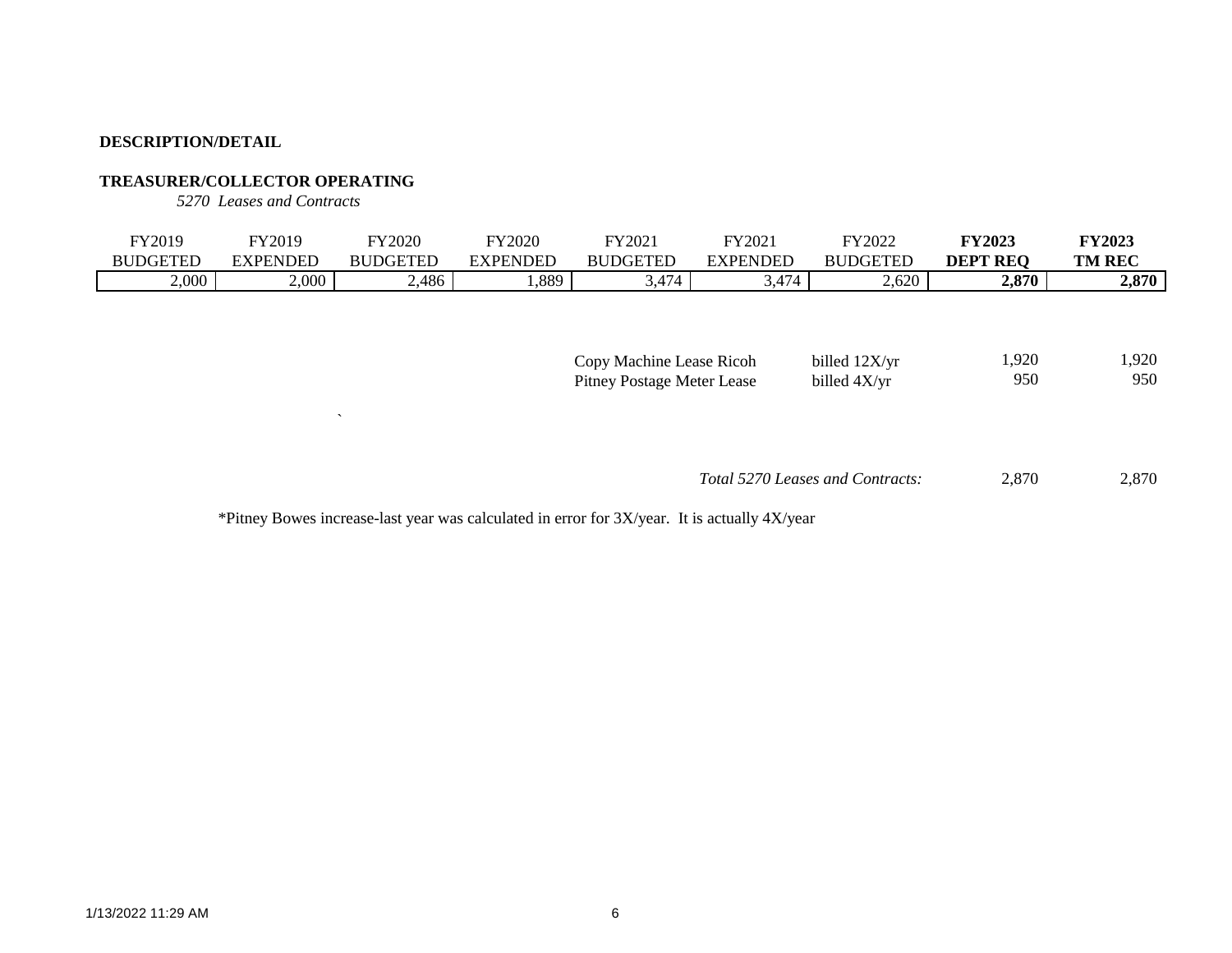# **TREASURER/COLLECTOR OPERATING**

*5310 Professional Services*

| FY2019          | FY2019          | <b>FY2020</b>   | FY2020   | FY2021          | FY202.          | FY2022                       | <b>FY2023</b>   | <b>FY2023</b> |
|-----------------|-----------------|-----------------|----------|-----------------|-----------------|------------------------------|-----------------|---------------|
| <b>BUDGETED</b> | <b>EXPENDED</b> | <b>BUDGETED</b> | EXPENDED | <b>BUDGETED</b> | <b>EXPENDED</b> | <b>BUDGETED</b>              | <b>DEPT REO</b> | <b>TM REC</b> |
| 68,865          | 63,687          | 79,691          | 64,106   | 67,289          | 66,516          | 505<br>$\sim$ $\sim$<br>ل⊿ب1 | 1,125<br>71     | /1,125        |
|                 |                 |                 |          |                 |                 |                              |                 |               |

| <b>MWPAT Water Debt Administration fees</b>                  | 5,000  | 5.000  |
|--------------------------------------------------------------|--------|--------|
| Kelley & Ryan-print and stuff RE, PP Bills including postage | 40,000 | 40,000 |
| Century Bank-Lockbox bill payment services                   | 10.000 | 10,000 |
| <b>ADT</b>                                                   | 525    | 525    |
| City Hall Systems Online Payment System                      | 5,100  | 5,100  |
| Formax                                                       | 2,000  | 2.000  |
| Cabot-Insurance on foreclosed properties                     | 3,000  | 3,000  |
| <b>Other-Bank Fees</b>                                       | 500    | 500    |
| Payroll Support and Training                                 | 5,000  | 5,000  |

*Total 5310 Professional Services:* 71,125 71,125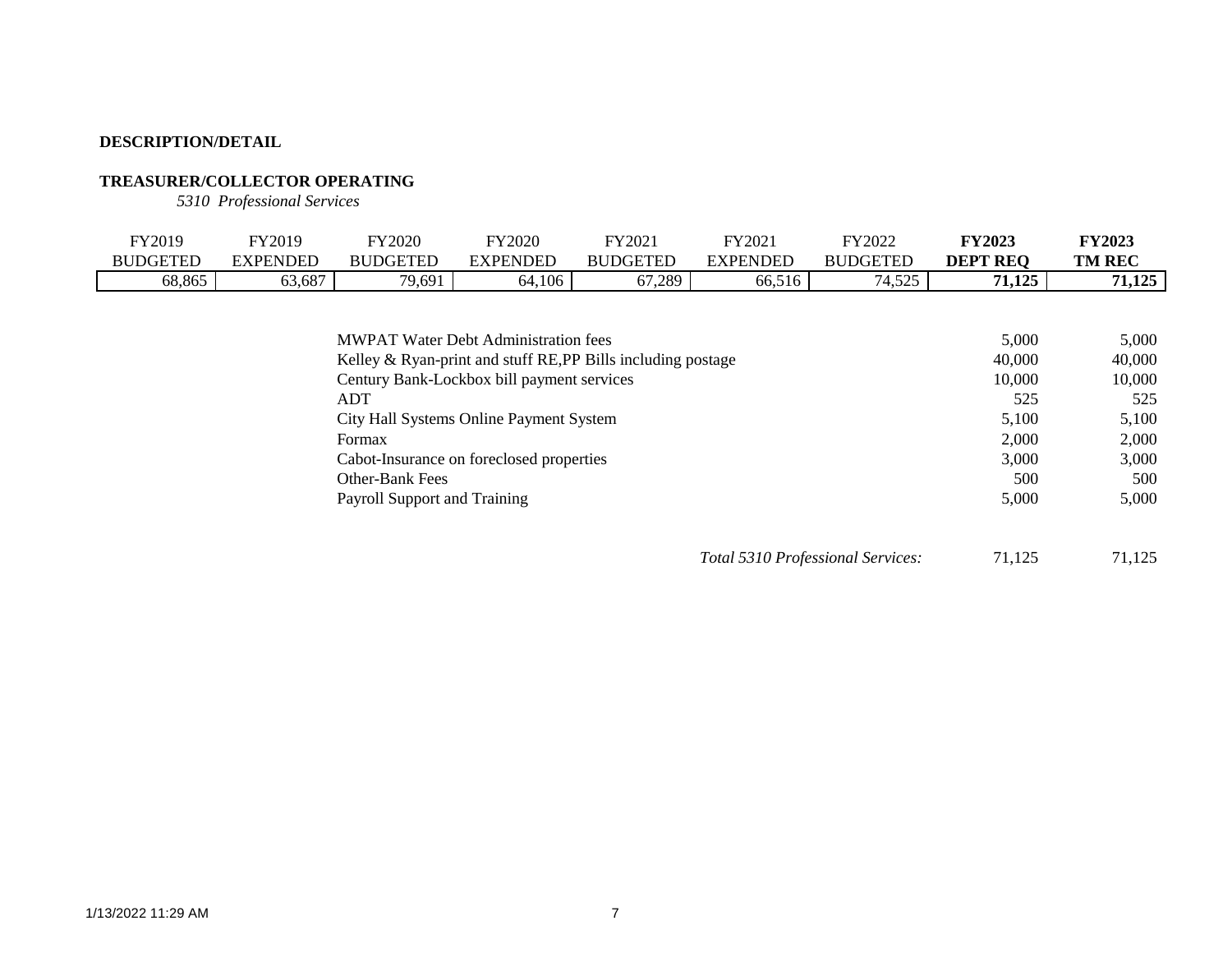## **TREASURER/COLLECTOR OPERATING**

*5420 Office Supplies*

| FY2019          | FY2019          | FY2020                         | FY2020          | FY2021          | Y2021    | FY2022          | <b>FY2023</b>   | <b>FY2023</b> |
|-----------------|-----------------|--------------------------------|-----------------|-----------------|----------|-----------------|-----------------|---------------|
| <b>BUDGETEL</b> | <b>EXPENDED</b> | <b>BUDGETED</b>                | <b>EXPENDED</b> | <b>BUDGETED</b> | EXPENDED | <b>BUDGETEL</b> | <b>DEPT REO</b> | <b>TM REC</b> |
| 12,950          | 1,063           | 470<br>$\sim$<br>.<br>$\cdots$ | 8 O 5 2<br>いいしつ | 0,420<br>$\sim$ | 10,420   | 10,420          | 10,420          | 10,420        |

| W.B. Mason    | Paper, storage boxes, printer cartridges, shelves, misc. supplies      | 5.000 | 5.000 |
|---------------|------------------------------------------------------------------------|-------|-------|
| Office Depot  | same as above for price comparison/product availability                | 2,000 | 2.000 |
| Ricoh         | Toner cartridges mica $\&$ standard for check printing and image count | 970   | 970   |
| Tyler         | Stock for payroll, vendor & direct deposit checks, W2's & 1099's       | 2.000 | 2.000 |
| R.W. Travnham | Envelopes, treasurer cash receipts                                     | 450   | 450   |

*Total 5420 Office Supplies:* 10,420 10,420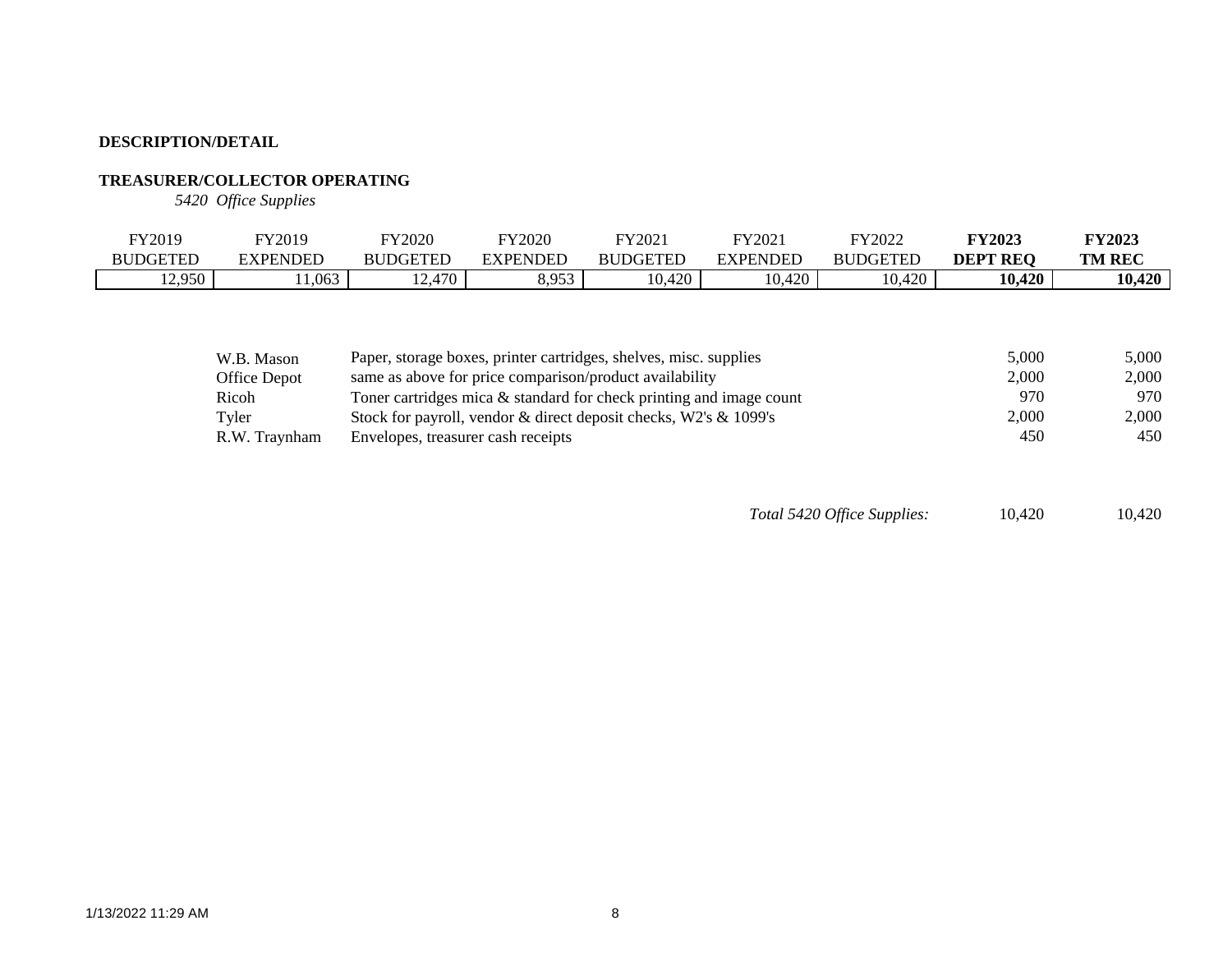### **TREASURER/COLLECTOR OPERATING**

*5429 Computer Equipment*

| FY2019   | FY2019   | FY2020          | FY2020        | FY2021          | FY202    | FY2022          | <b>FY2023</b>   | <b>FY2023</b> |
|----------|----------|-----------------|---------------|-----------------|----------|-----------------|-----------------|---------------|
| BUDGETED | EXPENDED | <b>BUDGETED</b> | .NDEE<br>. PF | <b>BUDGETED</b> | EXPENDED | <b>BUDGETED</b> | <b>DEPT REO</b> | <b>TM REC</b> |
| -        |          |                 |               |                 |          |                 |                 |               |

Yearly Computer Replacement

*Total 5429 Computer Equipment:*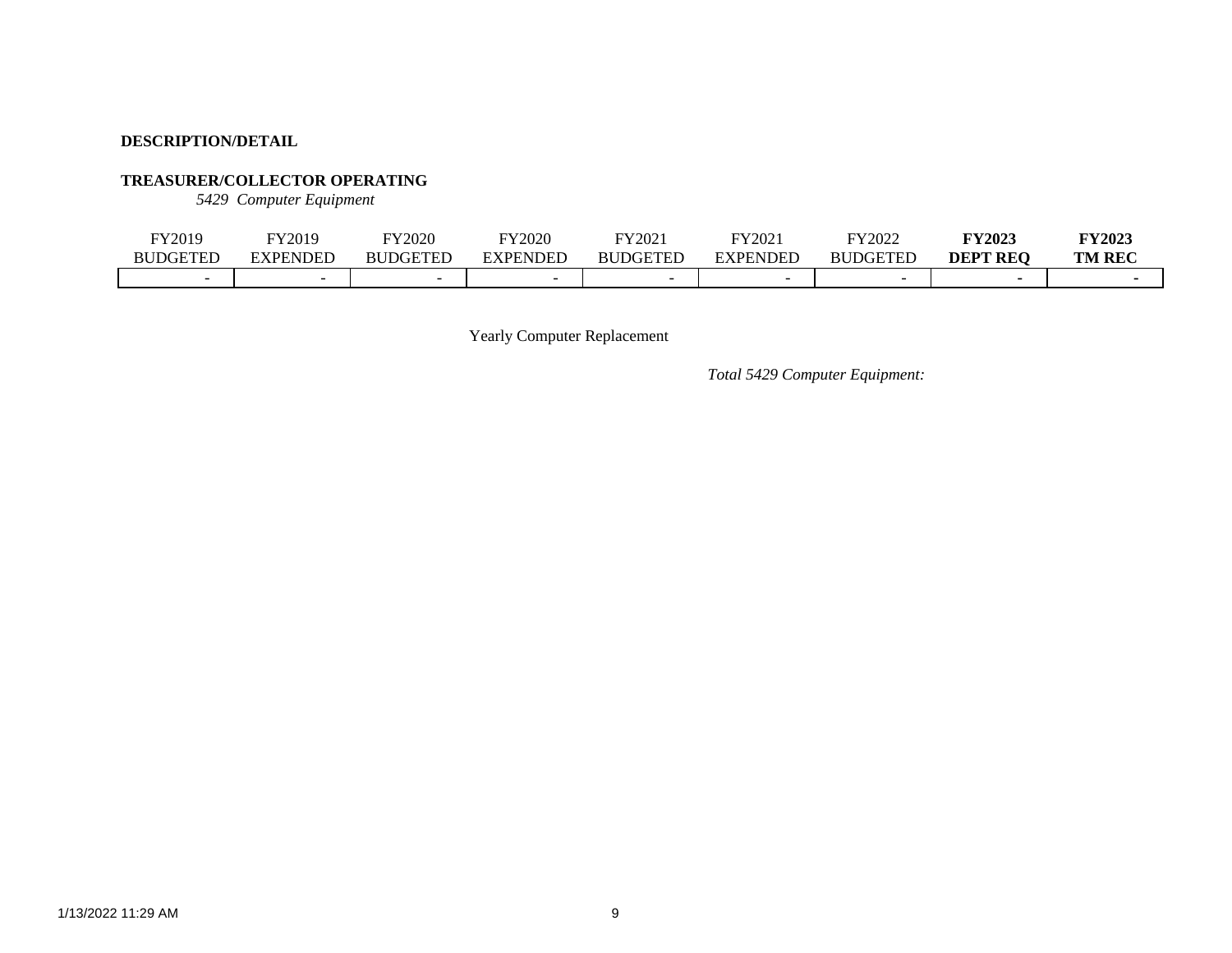### **TREASURER/COLLECTOR OPERATING**

*5701 Travel*

| FY2019          | FY2019   | <b>FY2020</b>   | <b>FY2020</b> | FY2021        | FY2021                                    | FY2022              | <b>FY2023</b>   | <b>FY2023</b> |
|-----------------|----------|-----------------|---------------|---------------|-------------------------------------------|---------------------|-----------------|---------------|
| <b>BUDGETEL</b> | EXPENDED | <b>BUDGETED</b> | YPENDED       | <b>DGETED</b> | EXPENDED                                  | <b>DGETED</b><br>BU | <b>DEPT REQ</b> | <b>TM REC</b> |
| 1,390           | 1,390    | 2.020<br>,,,,,, | 516           | 2,176         | 1 <sub>1</sub><br>I h4<br>$\sim$ . $\sim$ | 3,030               | 3,030           | 3,030         |

 $\sim$ 

| Umass/Cape Conferences, Mileage and meals         | 3,030 | 3.030 |
|---------------------------------------------------|-------|-------|
| These figures are based on 2 people for two rooms |       |       |

*Total 5701 Travel:* 3,030 3,030.00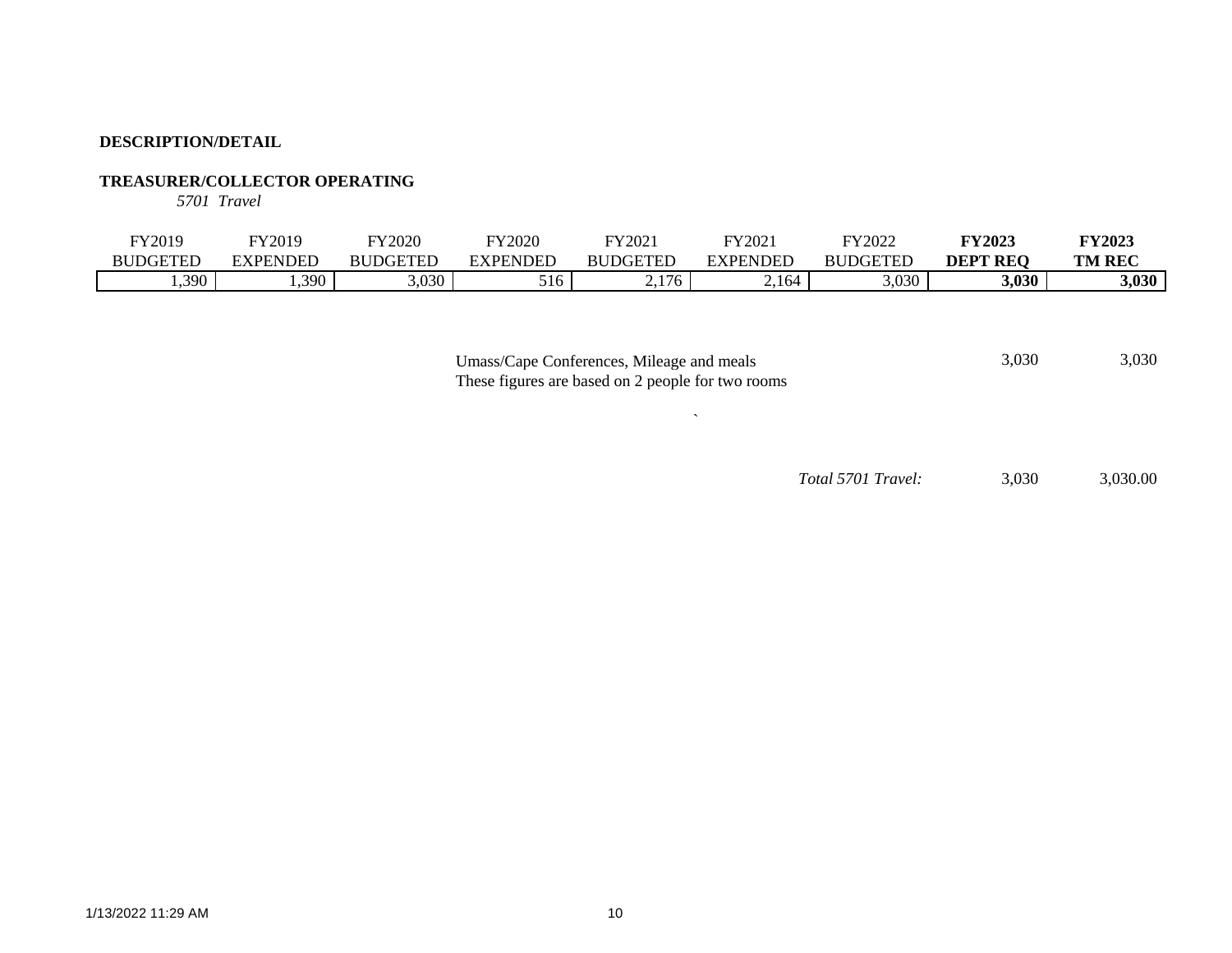# **TREASURER/COLLECTOR OPERATING**

*5703 Dues and Memberships*

| FY2019          | FY2019          | <b>FY2020</b>   | <b>FY2020</b>     | FY2021                                                          | FY2021                           | FY2022          | <b>FY2023</b>   | <b>FY2023</b> |
|-----------------|-----------------|-----------------|-------------------|-----------------------------------------------------------------|----------------------------------|-----------------|-----------------|---------------|
| <b>BUDGETED</b> | <b>EXPENDED</b> | <b>BUDGETED</b> | <b>EXPENDED</b>   | <b>BUDGETED</b>                                                 | <b>EXPENDED</b>                  | <b>BUDGETED</b> | <b>DEPT REQ</b> | <b>TM REC</b> |
| 765             | 575             | 605             | 575               | 605                                                             | 605                              | 605             | 630             | 630           |
|                 |                 |                 |                   |                                                                 |                                  |                 |                 |               |
|                 |                 |                 |                   | MCTA Dues 2 people \$100.00 per person and meetings/conferences |                                  |                 | 225             | 225           |
|                 |                 |                 | <b>EMCTA</b> Dues |                                                                 |                                  |                 | 30              | 30            |
|                 |                 |                 | <b>GFOA</b>       |                                                                 |                                  |                 | 250             | 250           |
|                 |                 |                 | Veribanc          |                                                                 |                                  |                 | 125             | 125           |
|                 |                 |                 |                   |                                                                 |                                  |                 |                 |               |
|                 |                 |                 |                   |                                                                 |                                  |                 |                 |               |
|                 |                 |                 |                   |                                                                 | Total 5703 Dues and Memberships: |                 | 630             | 630           |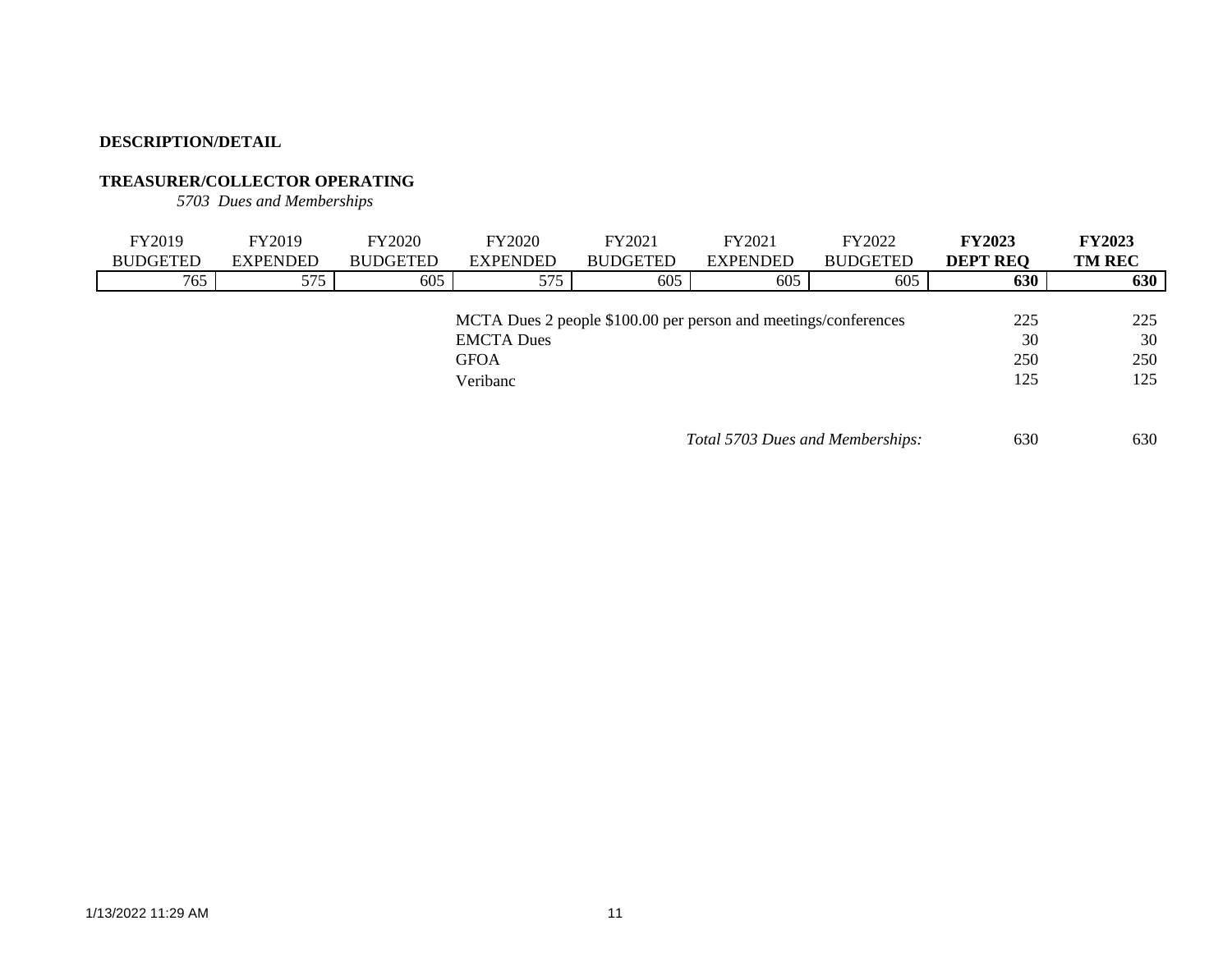# **TREASURER/COLLECTOR OPERATING**

*5790 Staff Development*

| FY2019                        | FY2019          | <b>FY2020</b>   | <b>FY2020</b>            | FY2021          | FY2021          | FY2022          | <b>FY2023</b>   | <b>FY2023</b> |
|-------------------------------|-----------------|-----------------|--------------------------|-----------------|-----------------|-----------------|-----------------|---------------|
| <b>BUDGETED</b>               | <b>EXPENDED</b> | <b>BUDGETED</b> | <b>EXPENDED</b>          | <b>BUDGETED</b> | <b>EXPENDED</b> | <b>BUDGETED</b> | <b>DEPT REQ</b> | <b>TM REC</b> |
| 390                           | 90              | ,040            | 250                      | 1,040           | 277             | 1,040           | 1,040           | 1,040         |
|                               |                 |                 |                          |                 |                 |                 |                 |               |
|                               |                 |                 | <b>Staff Development</b> |                 |                 |                 | 390             | 390           |
| <b>MCTA Meeting/Classes</b>   |                 |                 |                          |                 |                 |                 | 450             | 450           |
| <b>EMCTA Meetings/Classes</b> |                 |                 |                          |                 |                 |                 | 200             | 200           |
|                               |                 |                 |                          |                 |                 |                 |                 |               |
| Total 5790 Staff Development: |                 |                 |                          |                 |                 |                 | 1,040           | 1,040         |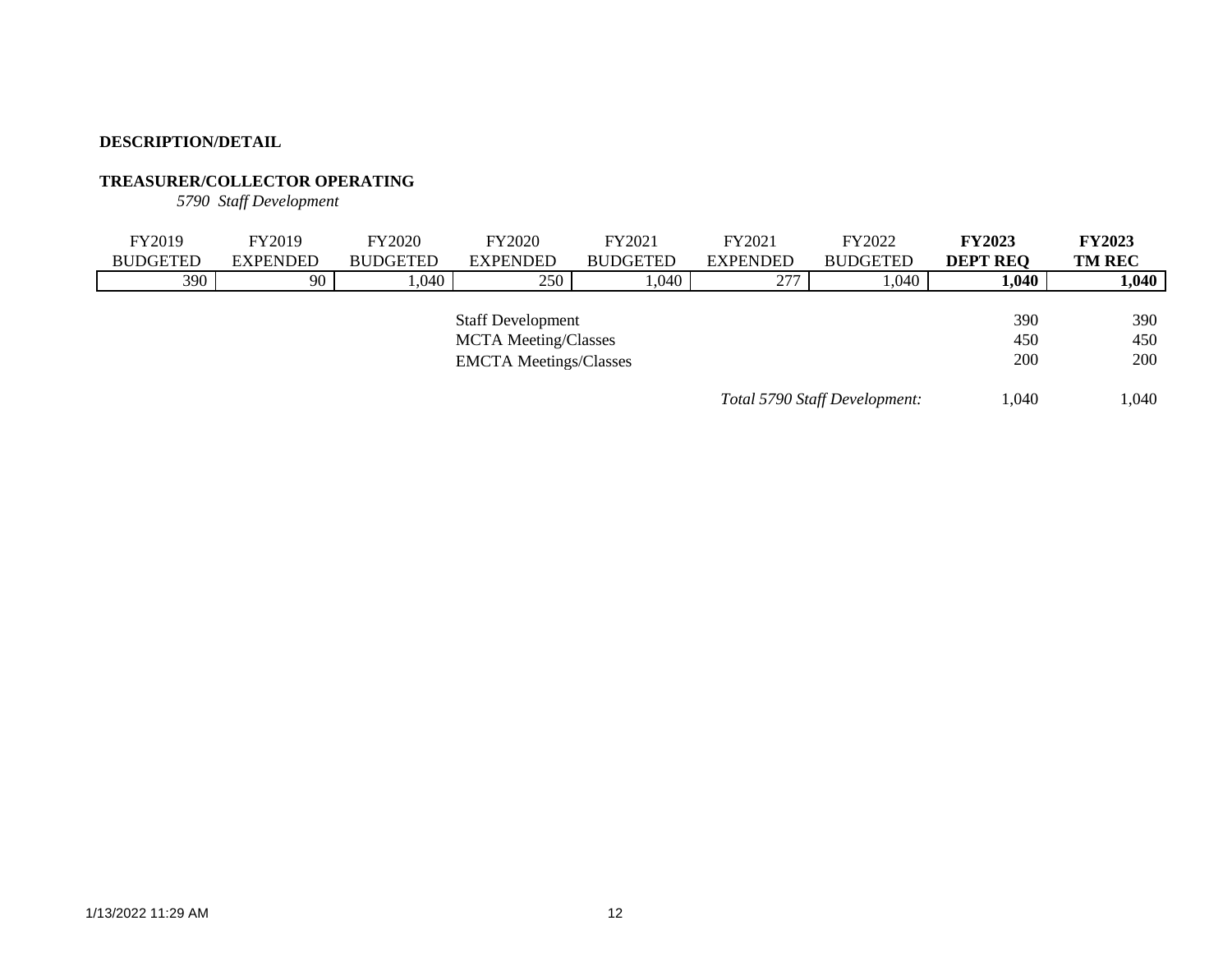# **TREASURER/COLLECTOR**

*5814 Capital Outlay*

 $\hat{\mathbf{v}}$ 

| FY2019          | FY2019   | FY2020          | TY 2020                  | FY202           | FY2021          | FY2022          | <b>FY2023</b>   | FY2023        |
|-----------------|----------|-----------------|--------------------------|-----------------|-----------------|-----------------|-----------------|---------------|
| <b>BUDGETED</b> | EXPENDED | <b>BUDGETED</b> | EXPENDED                 | <b>BUDGETED</b> | <b>EXPENDED</b> | <b>BUDGETED</b> | <b>DEPT REO</b> | <b>TM REC</b> |
|                 |          |                 | $\overline{\phantom{0}}$ |                 |                 |                 |                 |               |

*Total 5833 Capital Outlay:* - -